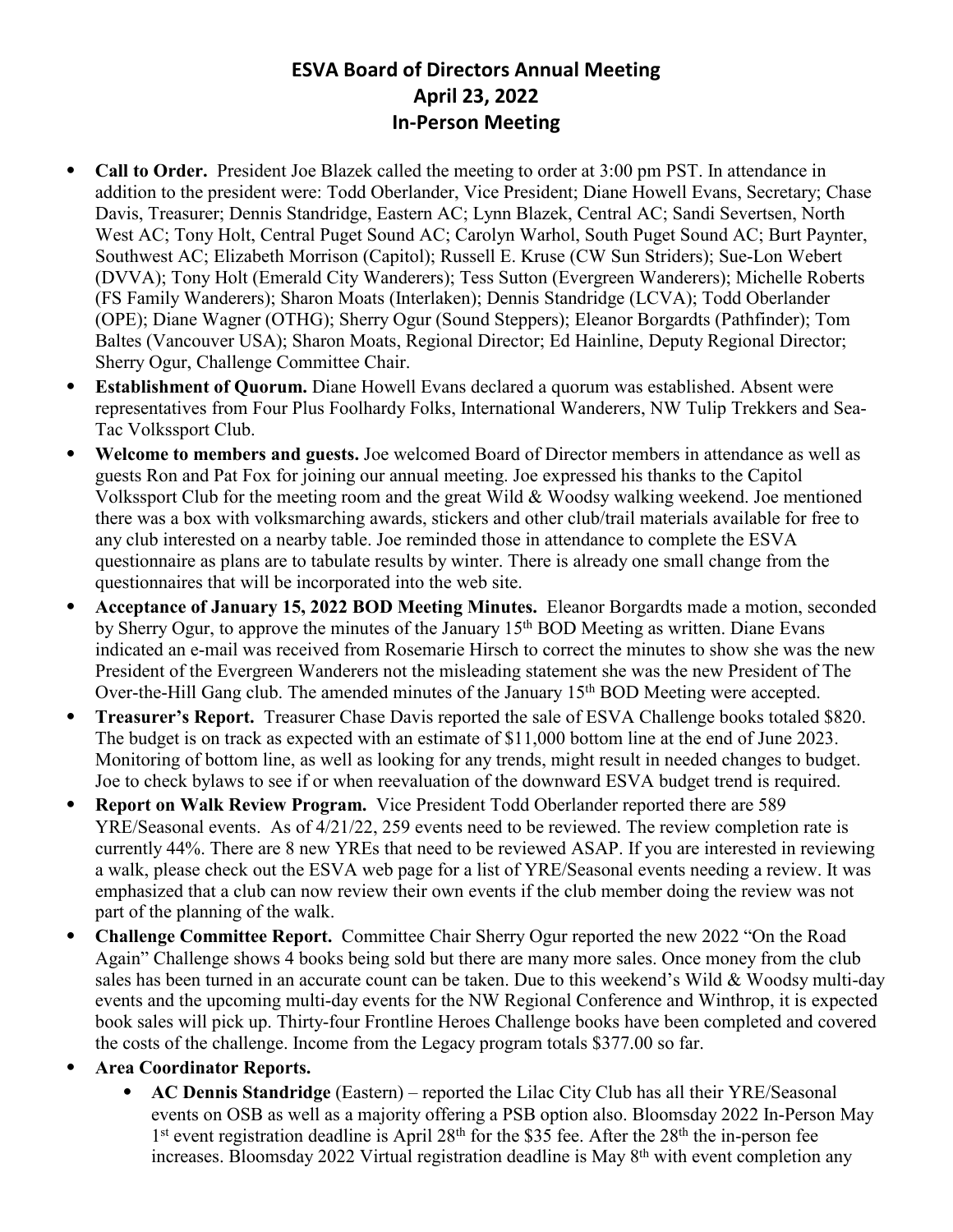time between April 28 – May 8. Virtual fee is \$35. AVA event stamp for Bloomsday event will be at the Perkins Restaurant from April 28 – May 3. The Start/Finish point (Tom Sawyer Coffee Shop) for Browne's Addition closed so now only available on OSB but will have a PSB in place by May 15th. The Club is hosting a group walk on "The Trail of the Coeur d'Alenes" on Saturday, May 21, with 9:00 am registration at the Wallace Visitor Center and planned lunch afterwards.

- ⦁ **AC Lynn Blazek** (Central) reported the Sun Striders club has moved all remote YREs/Seasonals to the OSB due to the great driving distances to maintain the PSBs. Local area YREs/Seasonals within a reasonable driving distance will still utilize PSBs. New walks include Cle Elum and South Cle Elum. The Vantage Seasonal now offers 3 separate trails (7K, 3K and 6K) and you drive to 2 of the 3 trail start locations. Newest trail section is the Beverly Bridge 6K section. National Walking Week included a walk every day of the week and every time the 5-6 participants included new people.
- ⦁ **AC Sandi Severtsen** (North West) reported on the following clubs:

Olympic Peninsula Explorers (OPE) - Todd Oberlander. OPE has wonderful walks in Gardiner, Port Angeles, Port Townsend, Sequim, Silverdale, and Forks. Todd holds meetings for his club twice a year, the latest was on 4/16. OPE and 4+ Fool Hardy is holding a NW Hiking Weekend on August 19-21, 2022. Look for more info from Port Ludlow, WA. On trail walks, please keep cars locked and personal items well hidden. There have been lots of break-ins at trail heads. Northwest Tulip Trekkers Club - Tom Wallace. Tulip Trekkers hosts one of their 19 walks each Saturday, inviting anyone to join via the Meet-Up site. They are looking for more walking hosts. Tom mentioned that the club has had scammers requesting money, and to not answer these emails. Members keep in touch with via weekend walks, and quarterly newsletters. Sound Steppers - Sandi Severtsen. We have been successfully holding a Saturday walk, once a month. The weather has been perfect, and turn outs from meet-up are good. We average 2 new members each event. The next walk is May 21st in Edmonds. This walk is in memory of Jeff Blossey, who was one of the founders of Sound Steppers. In person meetings started again.

⦁ **AC Tony Holt** (Central Puget Sound) – reported the Four Plus Foolhardy Folks had 102 participants at the Bow event on April 9<sup>th</sup> and the Emerald City Wanderers had 110 participants at their Easter/Cherry Blossom UW walk. Upcoming events for the Central area include: May  $14<sup>th</sup> - F.S.$  Wanderers, Light Rail & Trail event

June  $11<sup>th</sup>$  – memorial service for Preston Johnson who recently passed away. Preston was instrumental in the founding of volkssporting in the NW and the ESVA.

July 4th – Emerald City Wanderers, Discovery Park

August  $19<sup>th</sup> - 21<sup>st</sup> - Four Plus Footballardy Folks plus the Olympic Peninsula Explorers hosting a$ NW Hiking Weekend with several events plus local YREs.

Sept  $30<sup>th</sup> - Oct 2<sup>nd</sup> - Interlaken Trailblazers, Winthrop multi-day events$ 

⦁ **AC Carolyn Warhol** (South Sound) – reported the clubs in the South Sound area during National Walking Week hosted walks on 6 of the 7 days. Club updates followed: Daffodil Valley. Club is hosting a walk in Carbonado on June 25<sup>th</sup> and includes a Foothills Rails-

to-Trails section. Longest distance is 13K which is past the High Bridge. The walk is highly recommended and worth the drive. Monthly trail cleanups continue.

Evergreen Wanderers. Club has the Tacoma - Ruston walk on April 30th. First traditional event after some time and Nancy and Buffy Wittenberg have assisted the club.

Capitol Volkssport Club. Wild & Woodsy multi-day event this weekend and walks and operations going well.

Over-the-Hill Gang. During National Walking Week the Club hosted a Wednesday morning walk and had 19 participants.

NW Pathfinders. Club has found a new printer for the NW Pathfinder Guide and Newsletter as the previous printer suddenly closed shop.

Other News. Carolyn is relinquishing her Area Coordinator position after serving 10 years on the Board. Appreciation for her time and devotion to the South Sound area clubs and the ESVA was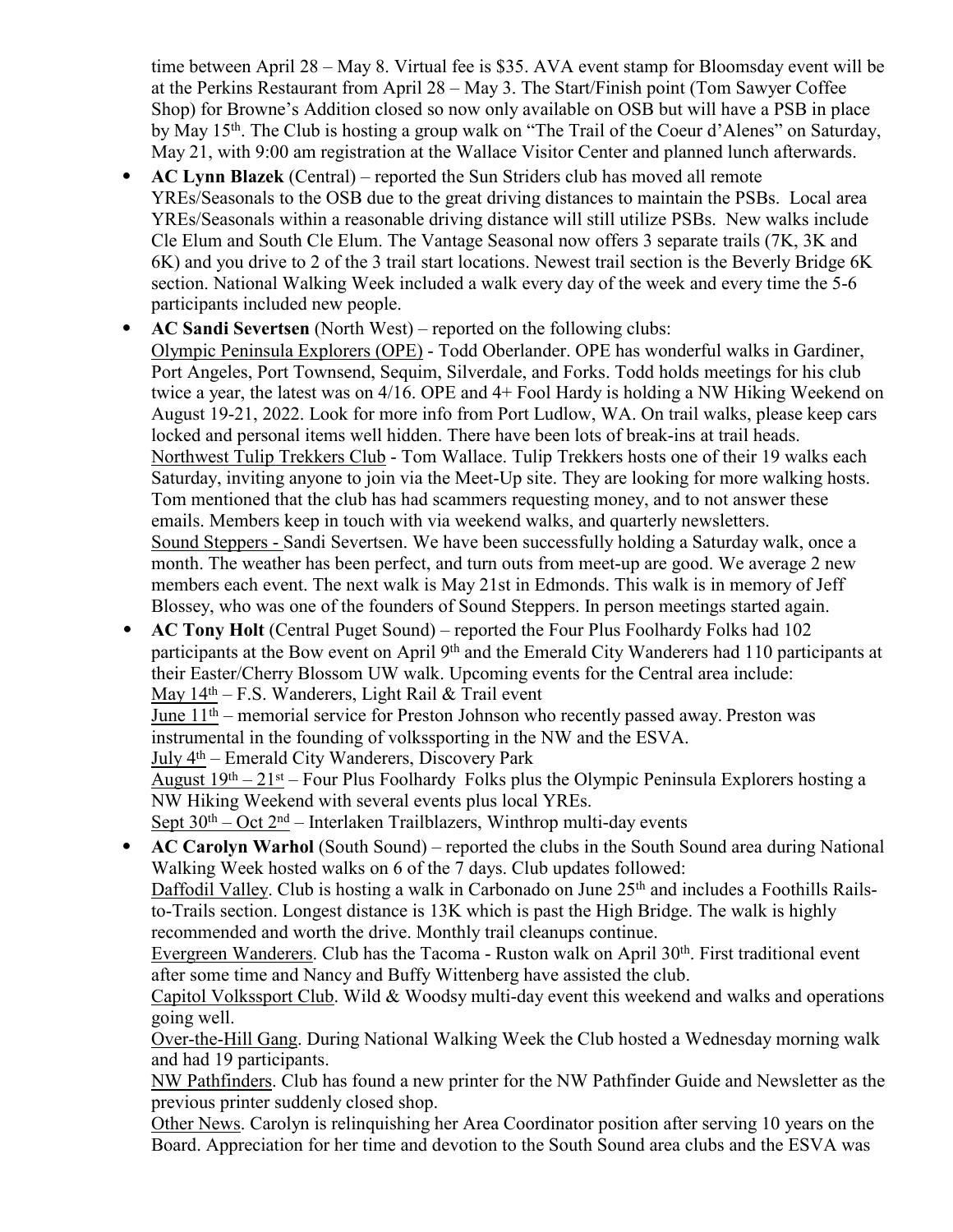extended by all. Pamela Grieg Davis has agreed to fill the position.

- ⦁ **AC Burt Paynter** (Southwest) reported the Vancouver Volkssporters club along with Oregon clubs hosted a walk every day of National Walking Week. One of the walks called the "Mural Walk" had 120 participants and also had a guide describing the murals which all resulted in a 2 page article about the walk in the Clark County newspaper. A Portland walk, led by Dick Baker, resulted in a TV cameo about volkssporting. Both provided great publicity for our organization and clubs. In the beginning of March a coastal travel trip was led by Tom Baltes and resulted in an estimated 250 tallied walks of WA and OR YRES/SEASONALS. Upcoming walks include the Iris Garden/Salmon Creek Trail on May 14th and the July 4th walk in Vancouver is one of the initial walks ever hosted by the club. The All Weather Walkers club which disbanded has now been fully assimilated into the Vancouver Volkssporters club.
- ⦁ **Ongoing and Unfinished Business**.
	- Winter Walking Contest. Ed Hainline reported the Washington participation in the contest increased from 21 in 2021 to 33 in 2022. Of the 33 total for 2022, 6 were first time walkers. Todd did the drawing for the VISA Cards since Joe was a participant in the contest. The winners were: \$100 Visa Card – Tom Baltes, Camas; \$75 Visa Card – Chase Davis, Lacey; and \$50 Visa Card – Cheryl Snodgrass, Vancouver. The Tea Towel winners (most walks completed) were: Gold Tea Towel - Jan Paige, Federal Way (122 walks); Silver Tea Towel – Cheryl Snodgrass, Vancouver (81 walks); and Bronze Tea Towel – Karen Younkins, Olympia (59 walks). Tom and Louise Baltes completed many walks during the contest (121 former and 113 latter) and graciously declined the award of the tea towel so others could enjoy Louise's beautiful work. Ed recommended the continuation of the contest for winter 2023. General consensus was to keep the contest. No vote needed at this time.
	- ⦁ **Pathfinder Issues**. Chase Davis reported the Pathfinder printer sold the building and they learned of the situation by verbal notice from an employee with the printer. Pam Greig-Davis researched printing vendors and found a new printer. The new vendor will print as many copies as we want rather than the current minimum run of 1000 copies per order. Bottom line is the cost is about the same for fewer copies but there is the possibility of saving money on printing due to the walking season and number of walks. Which means less pages per run as well as any decrease in the number of copies needed due to subscription base or extra unused copies. Current need is 850 copies per run.
- ⦁ **New Business.**
	- ⦁ **Correspondence.** None
	- ⦁ **Announcements.** None
	- ⦁ **Finance and Budget Committee.** Treasurer Chase Davis commented in the FY23 proposed Operating Budget he removed the Club Support line item of \$500 from the ESVA 2023 budget as it was never used. Web hosting is \$300 for 2 years support and FY22 is already paid but it will need to be increased for the next fiscal year. Funds for the Winter Walking Challenge 2023 have been included in the budget. Projected Income is \$1,625 with projected Expenses of \$5,275, resulting in a loss of \$3,650 which will need to be withdrawn from Net Assets. Diane Wagner made a motion, seconded by Tess Sutton, to approve the budget. The motion passed.
	- ⦁ **Audit of ESVA Finances.** Joe Blazek reported Mike Nagan performed the audit of the ESVA financial records for the year ending December 31, 2021. Mike met with Chase Davis and found the ESVA records and accounts in good order and found no reason for concern. Joe read the formal audit letter with the results and findings from Mike which he had sent to Secretary Diane Evans for the records. \*See accompanying letter. Comment was made that annual audits should be performed each November for the calendar year and members should be ready if called on to participate in the audits.
	- ⦁ **ESVA YRE Sponsorship of YRE/Seasonal Events Discussion.** Joe Blazek submitted a draft of a new policy allowing the ESVA to sponsor a YRE or Seasonal event in areas of Washington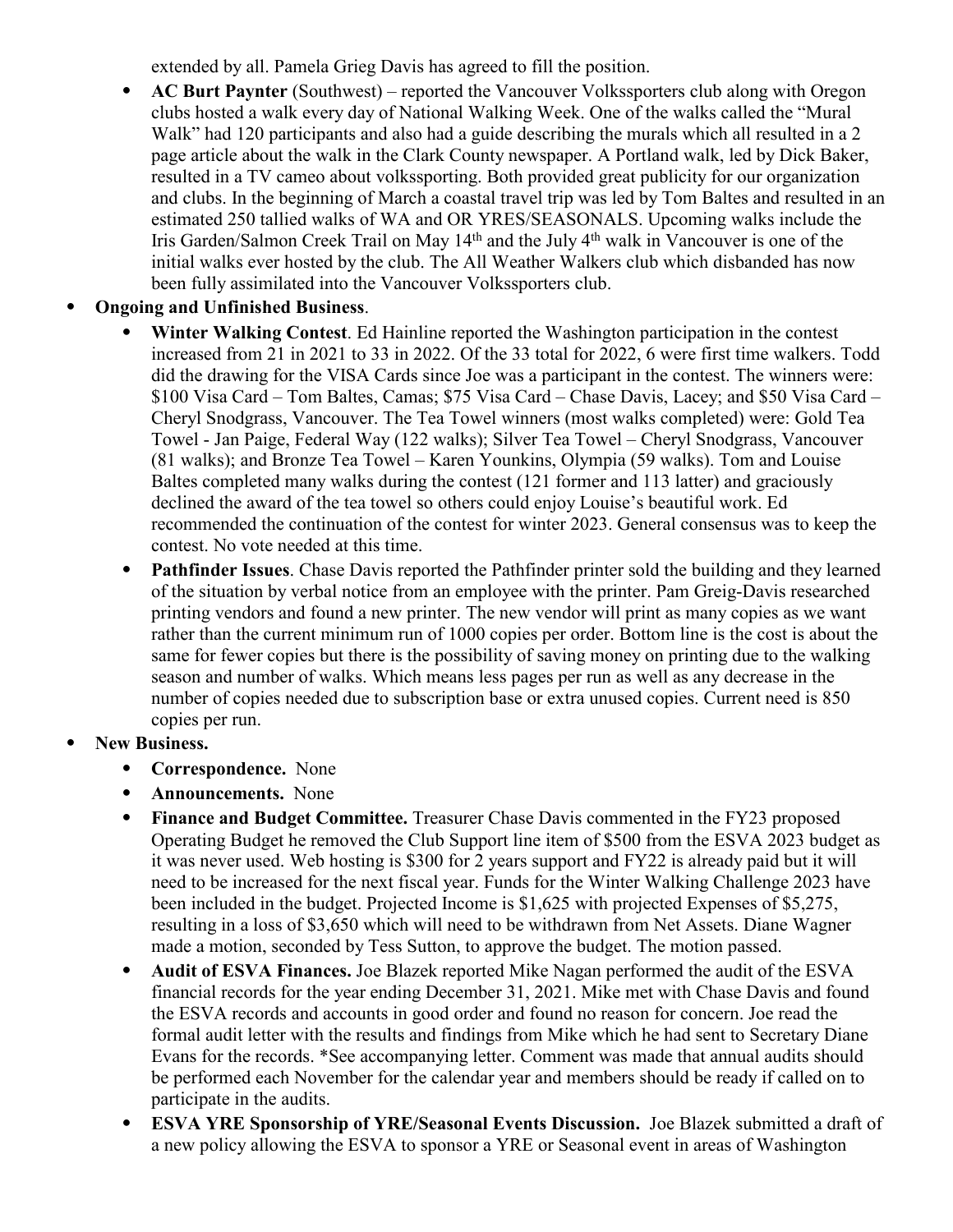where there are limited or no walking events sponsored by a Washington club or sponsor a nonwalking event such as swims, bikes, snowshoeing and Xcountry skiing. This new policy would attract new people to our sport by offering a variety of events across the state; assist with the current 39 Counties Challenge Program as well as future challenge Programs; but also be cognizant of not directly competing with any ESVA club events. Joe suggested the example of an ESVA sponsored swimming event where people register and swim at their local YMCA or community pool. Tess Sutton made a motion, seconded by Dennis Standridge, to approve the proposed policy. Discussion followed regarding the potential for increased revenue, similar events sponsored by the Oregon State Association, need for discussion with any local clubs to see if they wanted first chance to sponsor the event, possibility of new events on the way to multi-day events in other parts of the State or region, assistance with difficult challenges like A to Z, and point-topoint bicycling events. Motion passed. Next step is for Sharon Moats, NW RD, to check with AVA Headquarters and their attorneys regarding swimming events.

- ⦁ **ESVA Bylaws Change RCW Reference Discussion (Motion #1).** Joe Blazek proposed a "housekeeping change" to add "Revised Code of Washington" references (RCW 24.03, 24.03A and 24.06) to the ESVA Bylaws which provide additional information on the state laws that apply to ESVA's nonprofit status. Carolyn Warhol made a motion, seconded by Burt Paynter, to approve the proposed policy. Discussion occurred with Sue-Lon Webert making a motion to amend the Bylaws change to also change the word "Constitutions" to "Certificate of Formation." Carolyn Warhol made a motion to accept the amendment to the original motion which was seconded by Tess Sutton. With no further discussion the motion passed.
- ⦁ **ESVA Bylaws Change Electronic Meetings Discussion (Motion #2).** Joe Blazek proposed a minor change to the ESVA Bylaws, Article 12.01, to add the language "electronic media" to reflect the current reality of ESVA meetings being conducted via zoom due to the pandemic and travel restrictions. The priority is in-person EC and BOD meetings but our new reality going forward needs to include zoom or hybrid meetings. Eleanor Borgardts made a motion, seconded by Burt Paynter, to approve the change to the Bylaws. Discussion ensued regarding the appropriate terminology to use for all future electronic meetings – zoom, hybrid, mixed media, etc. Motion passed.
- ⦁ **Election Discussion of EC Officers for 7/1/22 6/30/24 Term**. Encumbent officers agreed to another term. With no additional nominations from the floor all 4 officers were re-elected for another term: President, Joe Blazek; VP – Todd Oberlander; Secretary – Diane Howell Evans; and Treasurer – Chase Davis. The Area Coordinators will be elected by their respective area clubs in attendance immediately after this meeting.
- ⦁ **Other**. Tom Baltes reminded attendees the pre-registration deadline for the upcoming June NW Regional Conference is June 1<sup>st</sup> and brochures are available on the table at the back of the meeting room. There is a group going down to Ashland to renew relationships established since 2019. Clubs are invited to bring their club feathers to the conference to put on display in the hotel. A Silent Auction will be included and clubs are asked to submit an item to the auction as a percentage of the income will be donated back to the community for their support of the conference. Highly recommended to bring club brochures to promote walking. Tom also believes that the success of the recent coastal traveling trip is one of the new ways of doing business.
- ⦁ **RD Report. Sharon Moats, NW RD.**
	- ⦁ Sharon presented Club Anniversary Certificates to the following clubs: Evergreen Wanderers, first club in WA – 40 years; Sea-Tac Volkssport Club – 40 years; Northwest Tulip Trekkers – 35 years; All Weather Walkers, now part of the Vancouver USA Volkssporters Club – 30 years; The Over-the-Hill Gang Volkssport Club – 30 years; International Wanderers – 30 years; Treasure Valley Volkssports (Idaho) – 30 years.
	- Sharon discussed the next NW Regional Conference in 2024 would be held in Idaho and the Lilac City Club has about 10-15 members who have expressed an interest in volunteering to help the Idaho club host the conference.